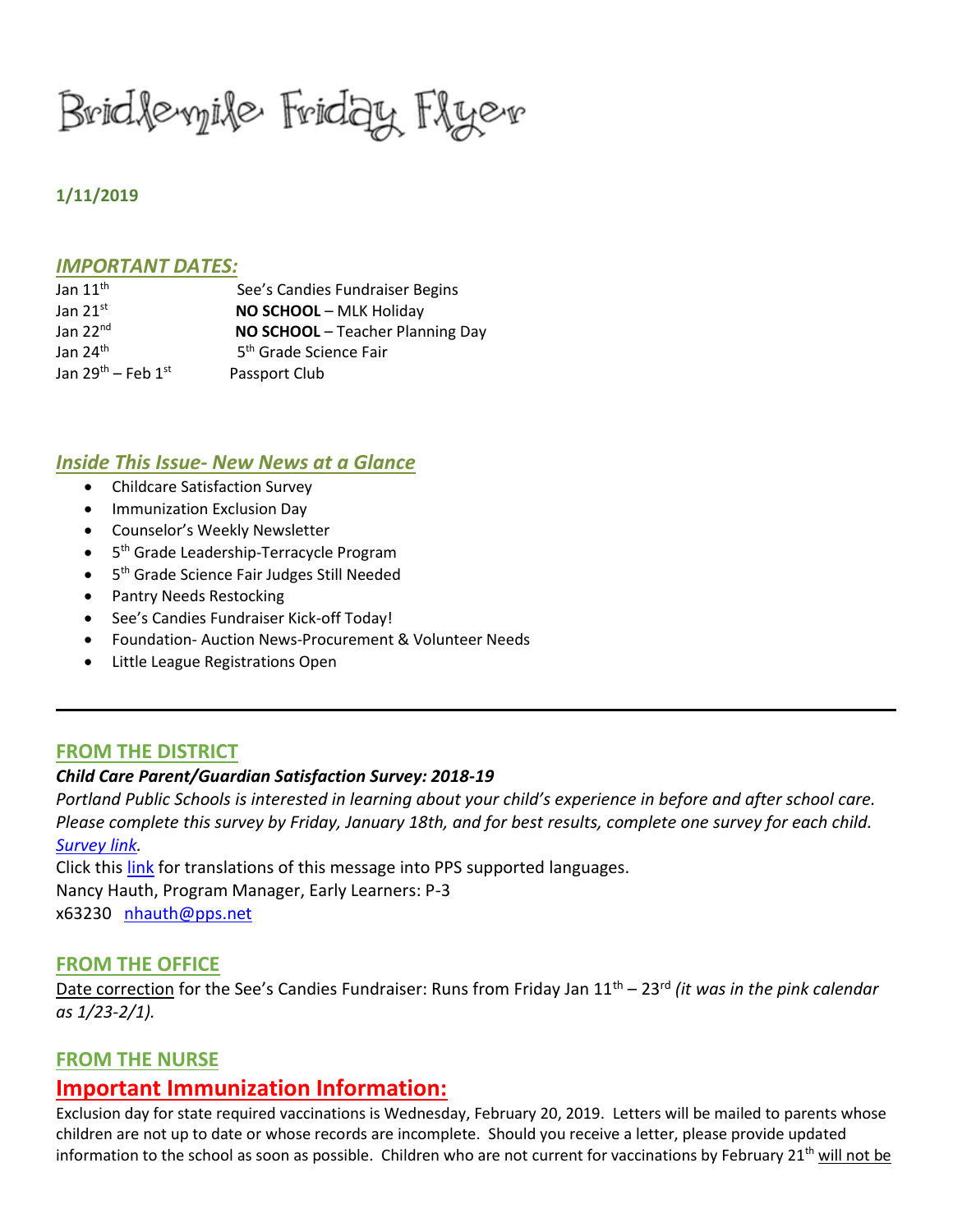able to attend school until records are complete. If you need assistance in locating a health care provider or clinic site, please contact our health assistant, Malinda McCollum at mmccollum@mesd.k12.or.us

### **COUNSELOR'S CORNER**



Welcome to the Counselor Corner! Week of 1/2/19; Theme - Integrity: The quality of being honest and fair.

Activities - We are starting off the New Year by exploring the third Bridlemile value, Integrity. Integrity is doing the right thing, even when no one is watching! Our lessons and conversations will continue to include our first two Bridlemile values as well as continue to encourage them to incorporate Kindness into their actions with each other.

The 5th Grade Leadership Students presented a skit in front of the entire school about the third Bridlemile Value Integrity. These four students did a great job clearly demonstrating INTEGRITY.

Our language around this topic is -- "We are students who have integrity and value our community. Our Integrity helps our Community stay strong!"

Books we are reading: Do Unto Otters, a book about manners by Laurie Keller https://www.youtube.com/watch?v=W7dlkUHDEHY Super Heroes Say Please by Downtown Bookworks We're All Wonders by RJ Palacio

Videos we have watched this year:

- A Pep Talk from Kid President | Aristoi Classical Academy
- "Resilient Kids Come from Parents Who do These 8 Things"
- Making Mindfulness Stick with Kids and Teens: A Workshop for Parents and Professionals
- Meditations | Insight Timer
- Stop, Breathe & Think/ Guided Meditations and Mindfulness : https://www.stopbreathethink.com

Announcement -- Our "Counselor Corner" website is now LIVE and can be found under the Quick Links tab on the left hand side of the Bridlemile website. This will be an on-going work-in-progress as we continue to add over time. Enjoy!

#### Have a wonderful weekend!

| Rachel Reich        | <b>Emily Sallee</b> |
|---------------------|---------------------|
| rreich@pps.net      | esallee@pps.net     |
| 503-916-6292 x70212 | 503-916-6292 x70213 |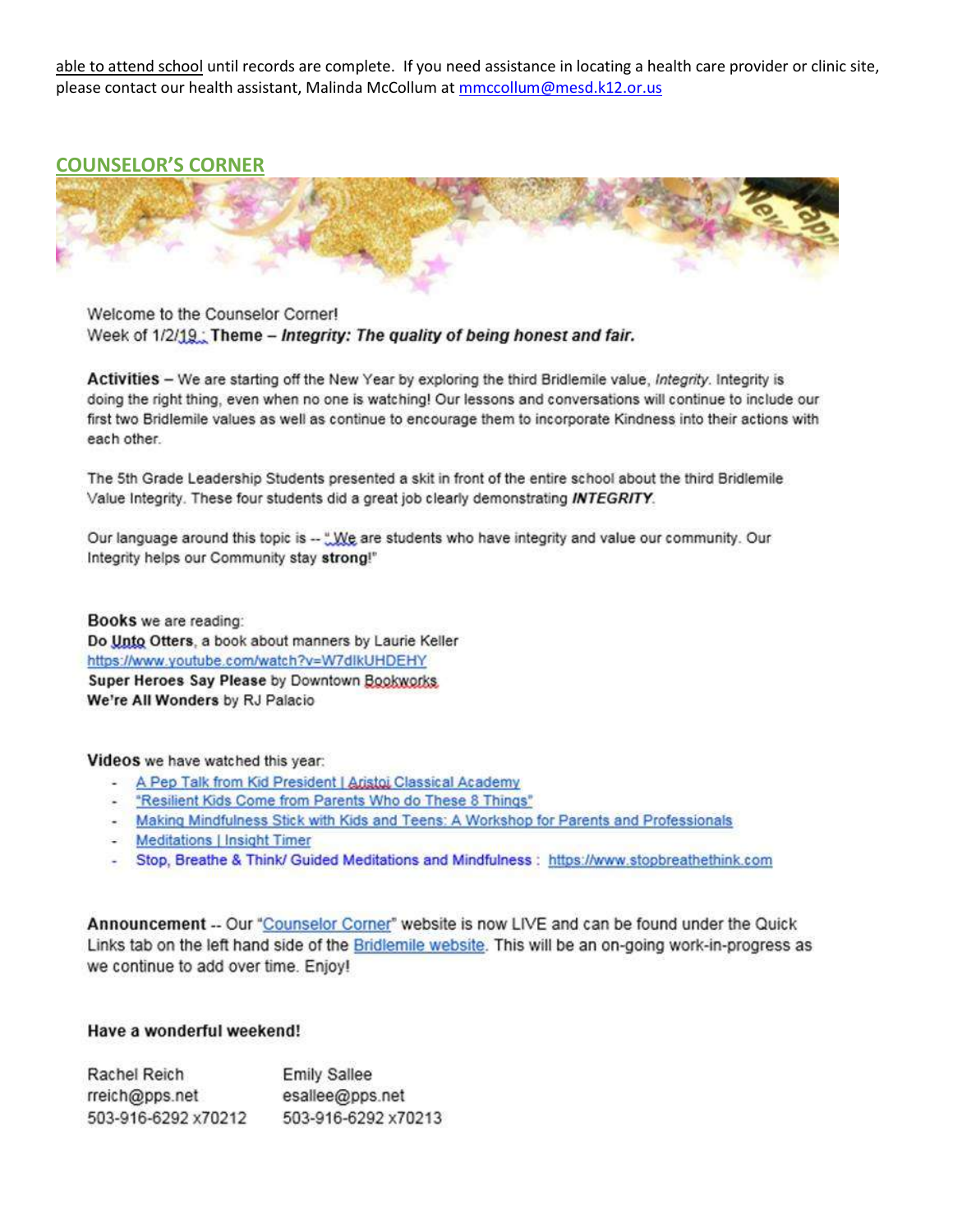The Bridlemile PTA and the 5th Grade Leadership students have partnered to support the UpCycling program, Terracycle. Students can recycle any nutritional or energy bar made by ClifBar in the cafeteria at lunch or in their classrooms. Attached is a link to the Terracycle website and a list of wrappers we are collecting at this time. Thank You for UpCycling!

<https://www.terracycle.com/en-US/brigades/clifbar>



[Energy Bar](https://www.terracycle.com/en-US/brigades/clifbar)  **Wrapper** [Recycling](https://www.terracycle.com/en-US/brigades/clifbar)  [Program: Clif](https://www.terracycle.com/en-US/brigades/clifbar)  [Bar® ·](https://www.terracycle.com/en-US/brigades/clifbar)  [TerraCycle](https://www.terracycle.com/en-US/brigades/clifbar)

#### [www.terracycle.com](http://www.terracycle.com/)

Energy Bar Wrapper Recycling Program: Clif Bar® Recycle all energy bar wrappers through this program.

### **FROM THE LIBRARY**

### **OBOB News**

Another opportunity for students to practice book battles will be at the Hillsdale Public Library Jan. 29th and Feb. 10th after school. This is a highly recommended opportunity if teams wish to see how they do against students in other schools. Please see the attached flyer.

Author Visit for K,1,2 : **Book orders due Jan. 18th**. Order a book to have signed by Jessie for your child. Fantastic author visit with [Jessie Sima](https://www.jessiesima.com/) on Jan. 28th. Order form attached.

# **Judges Still Needed for the Fifth Grade Science Fair!**

The fifth graders have been busy doing their science projects for the past few months. Some of them will be competing to attend the Intel Northwest Science Expo later this year.

We need judges, preferably with some science or engineering background in any field (but ok if you don't have this), to assess the projects on the evening of January 24. We are looking for about 15 volunteers.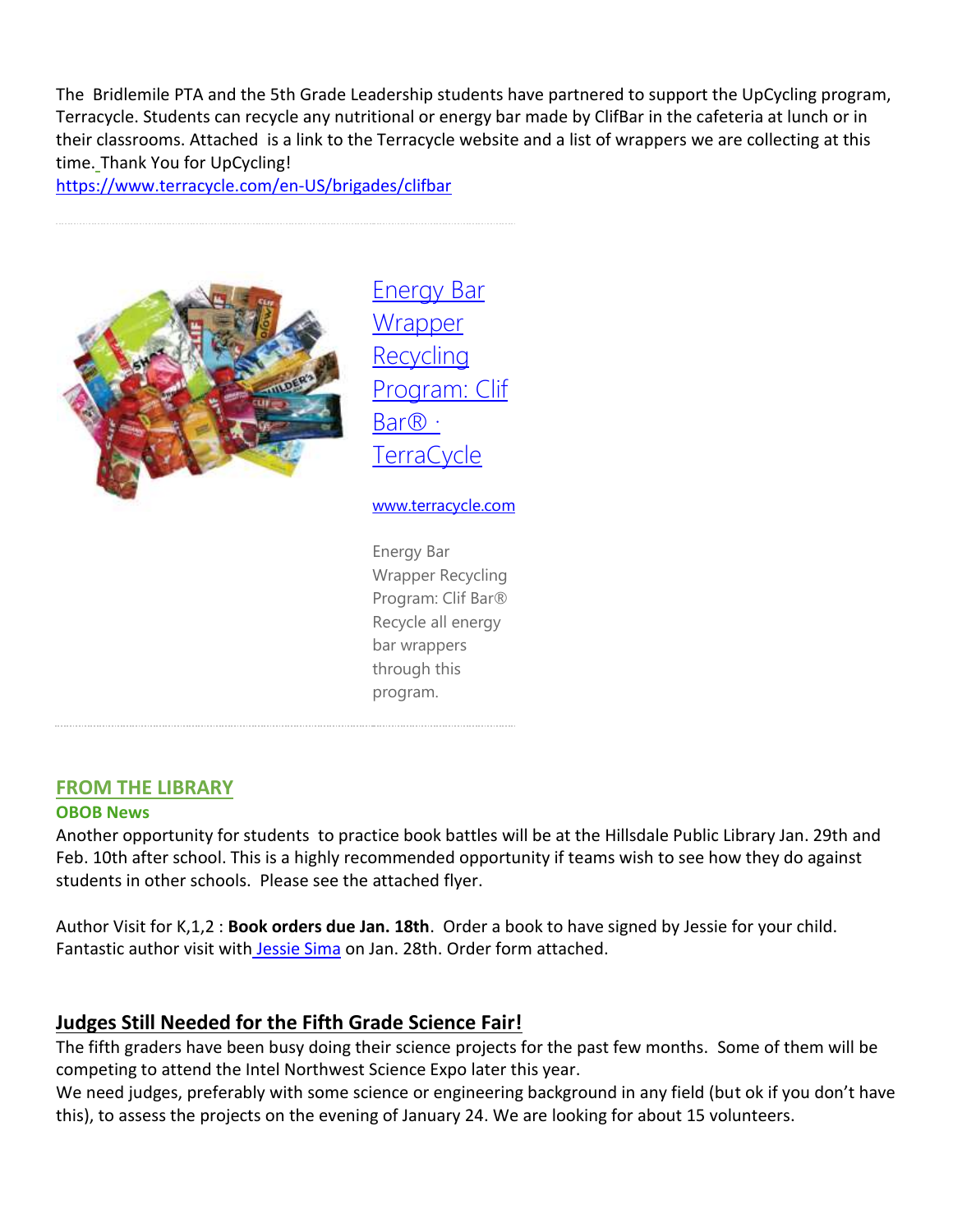Judge orientation/training will occur from 6:00-6:30 pm in the staff lounge, then judges will interview students from 6:30-8:45 pm. Deliberations should be done by 9:15 pm.

Dinner will be provided. It is ok to be a judge if you have a student who is competing, you just can't judge your own child.

If you are available, please contact Dr. Larry Sherman directly [\(shermanl@ohsu.edu\)](mailto:shermanl@ohsu.edu). Thanks!

Judging Details: Thursday January 24<sup>th</sup> - 6-9:00pm

6-6:30 Orientation/ training – Dinner provided 6:30-8:45 Student interviews 8:45-9:00 Deliberations

Larry

Larry S. Sherman, Ph.D. Professor Division of Neuroscience Oregon National Primate Research Center Department of Cell, Developmental, and Cancer Biology Oregon Health and Science University 505 NW 185th Avenue Beaverton, Oregon 97006

(503) 346-5490 (office) (503) 346-5518 (lab) (503) 346-5513 (fax) E-mail: [ShermanL@ohsu.edu](mailto:ShermanL@ohsu.edu)

# **FROM THE PTA**

**Bridlemile Pantry** Hello families!

A big shout out to Boy Scout troop 599 for doing a neighborhood food drive and stocking the pantry shelves!! Thank you!!

The pantry shelves are empty again. Please consider sending a can or two with your child to replenish our shelves! You can also drop off a bag of nonperishable items with the office at any time and they will gladly accept your donations! Thank you for your continued support and generosity!

Your pantry team, Mona Rogers and Robyn Hartmeyer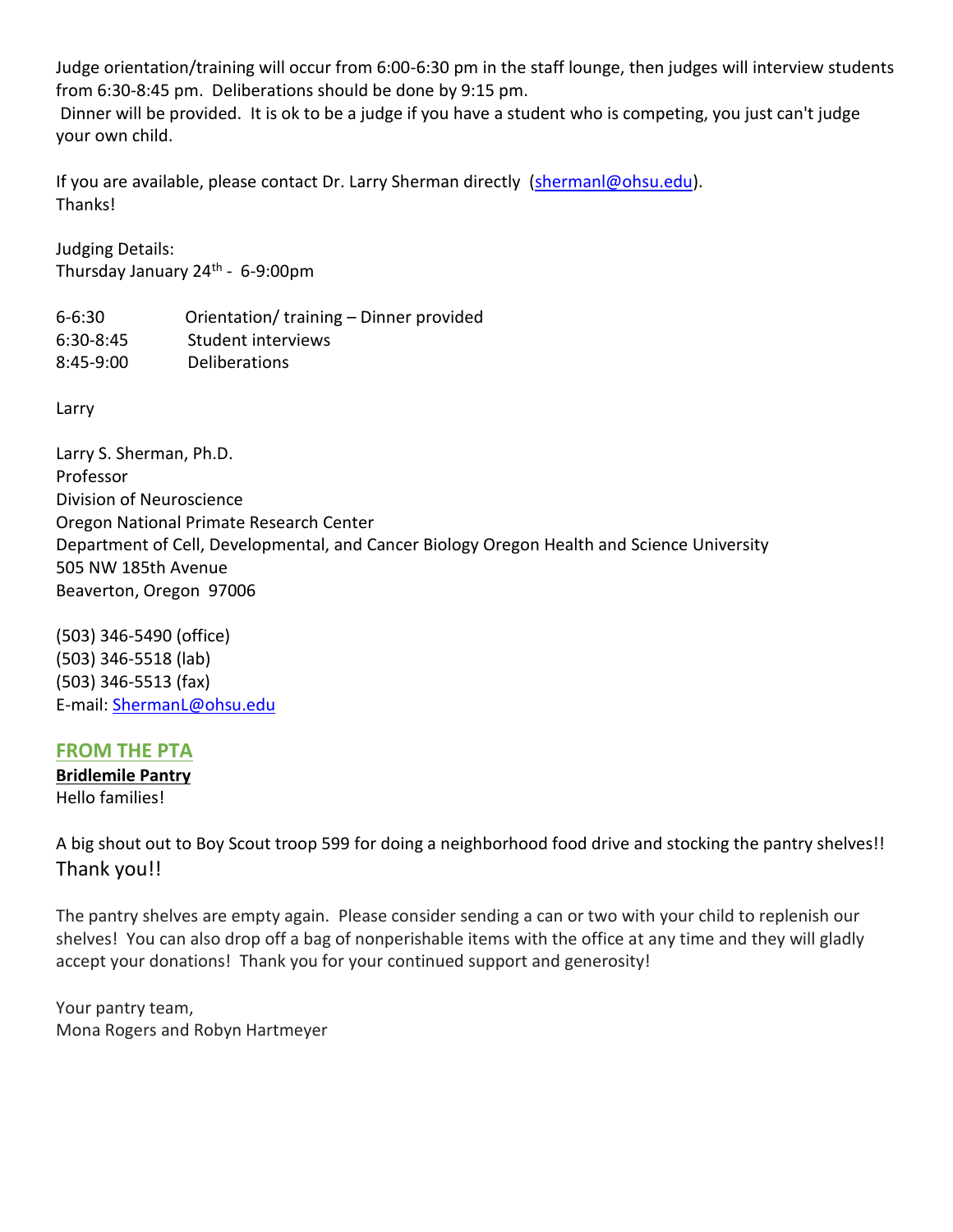# **See's Candies Fundraiser**

It's Time for our See's Candies Fundraiser! Look for information in your child's backpack, collect candy orders from your family and friends, and return your form & payment to school by Wednesday, January 23. Every sale benefits our PTA and will arrive in time for Valentine's Day gifting. Thanks for supporting Bridlemile School!

# **FROM THE FOUNDATION**

Happy New Year, Bridlemile Families! As you may know, on **March 9, 2019**, the Bridlemile Foundation will be hosting their largest and most anticipated annual fundraiser, **Tall Trees, Big Dreams**, where Bridlemile parents and teachers will come together for a fun evening to raise the majority of the foundation's funds necessary to staff teaching positions for the next school year. We cannot wait to see you there!

The Auction Procurement Team would love to network with you, our community, to see if they would be willing to donate any auction items to finish off our procurement year strong! Don't have any of these items to donate? Then maybe you know someone who does!

## **Items we could still use**:

· Vacation Homes: Anywhere, any time frame

· Services: Gift certificates to local restaurants, tickets to sporting events, any other family friendly events or services (i.e., photography, landscaping, meal planning).

· Business Sponsorship: Have a local business that you'd love to market to over 300 guests, all while supporting our school? (see attachment): levels starting at \$250

If you'd like to volunteer your time to the Auction Committee or have something you'd be willing to donate to the auction, please contact Kristin Cornuelle, Auction Chair, at [kcornuelle@orrick.com](mailto:kcornuelle@orrick.com) or Christina Crouse at [christinacrouse@gmail.com.](mailto:christinacrouse@gmail.com) Thank you for your support and we'll see you on March 9!

# **WHAT'S HAPPENING IN OUR SCHOOL CLUSTER (Gray/Wilson & West Sylvan/Lincoln)**

5th Grade Open Houses: **5TH Grade Coffee Talk @ West Sylvan** January 22nd at 9:30 am Meet the West Sylvan Admin team and learn about the forecasting process. (This is a non-school day -all children are welcome) <https://www.pps.net/westsylvan>

**School Information Night RGMS** Mar. 6, 2019 6:30 PM - 8:00 PM <https://www.pps.net/Domain/120>

**Lincoln Youth Baseball Registration Open** [www.lincolnyouthbaseball.com](http://www.lincolnyouthbaseball.com/) *\*see attached flyer*